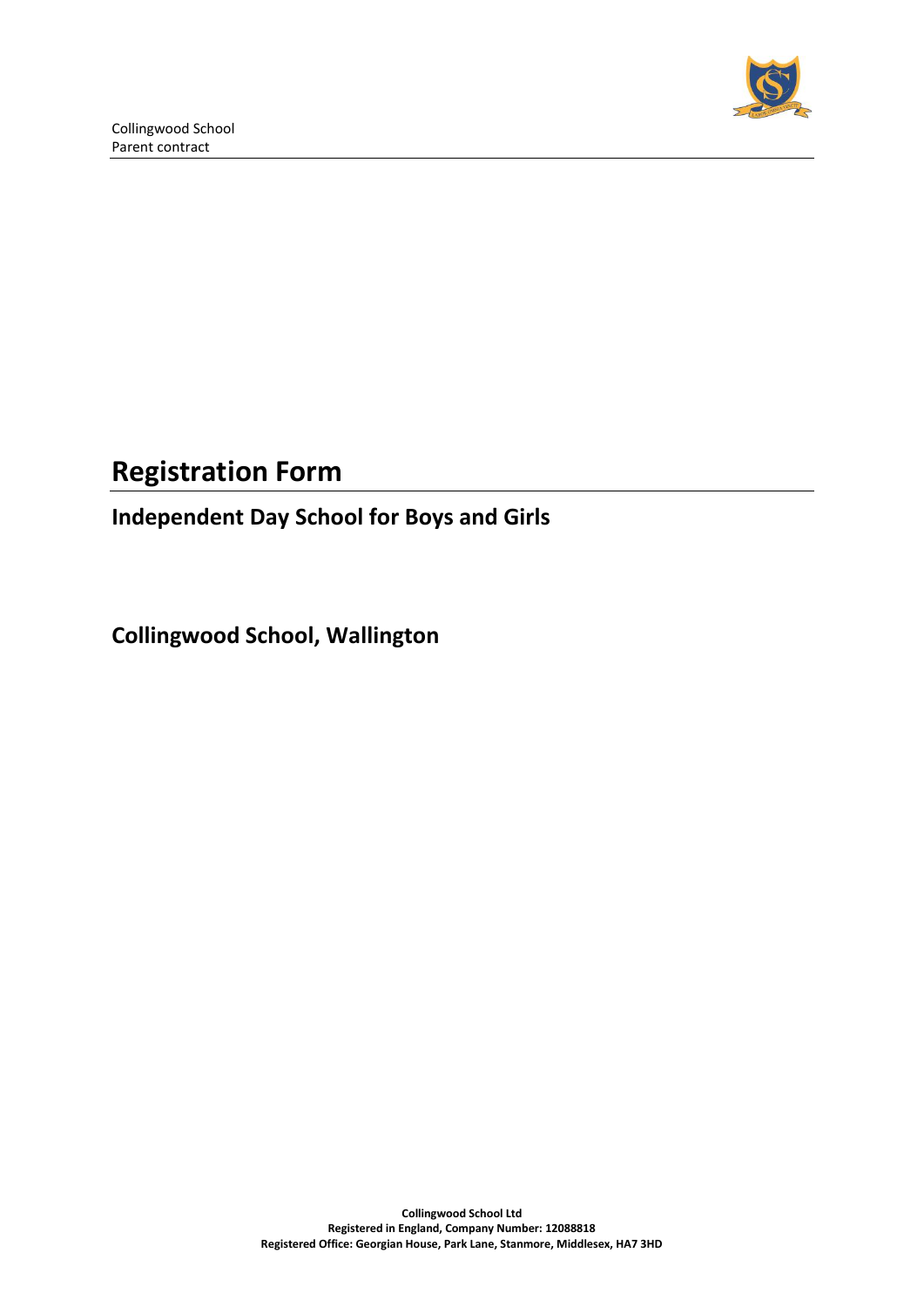

#### **Fees list**

#### **Academic year 2021 - 2022**

| <b>Registration fee</b>                                                                                                 |          |  |  |  |
|-------------------------------------------------------------------------------------------------------------------------|----------|--|--|--|
| Payable on registration and non-refundable                                                                              | £50.00   |  |  |  |
| <b>Deposits</b>                                                                                                         |          |  |  |  |
| Please see the School's Terms and Conditions for information on how and when the Acceptance<br>Deposit may be refunded. |          |  |  |  |
| <b>Acceptance Deposit</b>                                                                                               | £700.00  |  |  |  |
| Payable by the parents of each pupil on acceptance of a place.                                                          |          |  |  |  |
| <b>Fees per Term</b>                                                                                                    |          |  |  |  |
| Reception<br>£2995.00                                                                                                   |          |  |  |  |
| Year 1 - Year 6                                                                                                         | £3170.00 |  |  |  |
| <b>School Lunch</b>                                                                                                     | £275     |  |  |  |
| <b>Discounts Available</b>                                                                                              |          |  |  |  |
| <b>Sibling Discount</b>                                                                                                 | 10%      |  |  |  |
| Sibling Discount (3 <sup>nd</sup> Child or more)                                                                        | 5%       |  |  |  |
| <b>Annual Payment Discount</b>                                                                                          | 5%       |  |  |  |

| <b>Additional Charges</b>                                          |                   |
|--------------------------------------------------------------------|-------------------|
| Breakfast Club (7.30am - 8.30am) - inc light breakfast             | £6.25 per session |
| After School Care Club (end of school – 6.30pm) – inc light supper | £6.25 per hour    |
| After School Care Club (Hot Supper) optional                       | £1.50 per meal    |

Please see the School's *Terms and Conditions* for further information about the payment of Fees and extras.

The School's *Terms and Conditions* are available on the website or upon request from the School Office.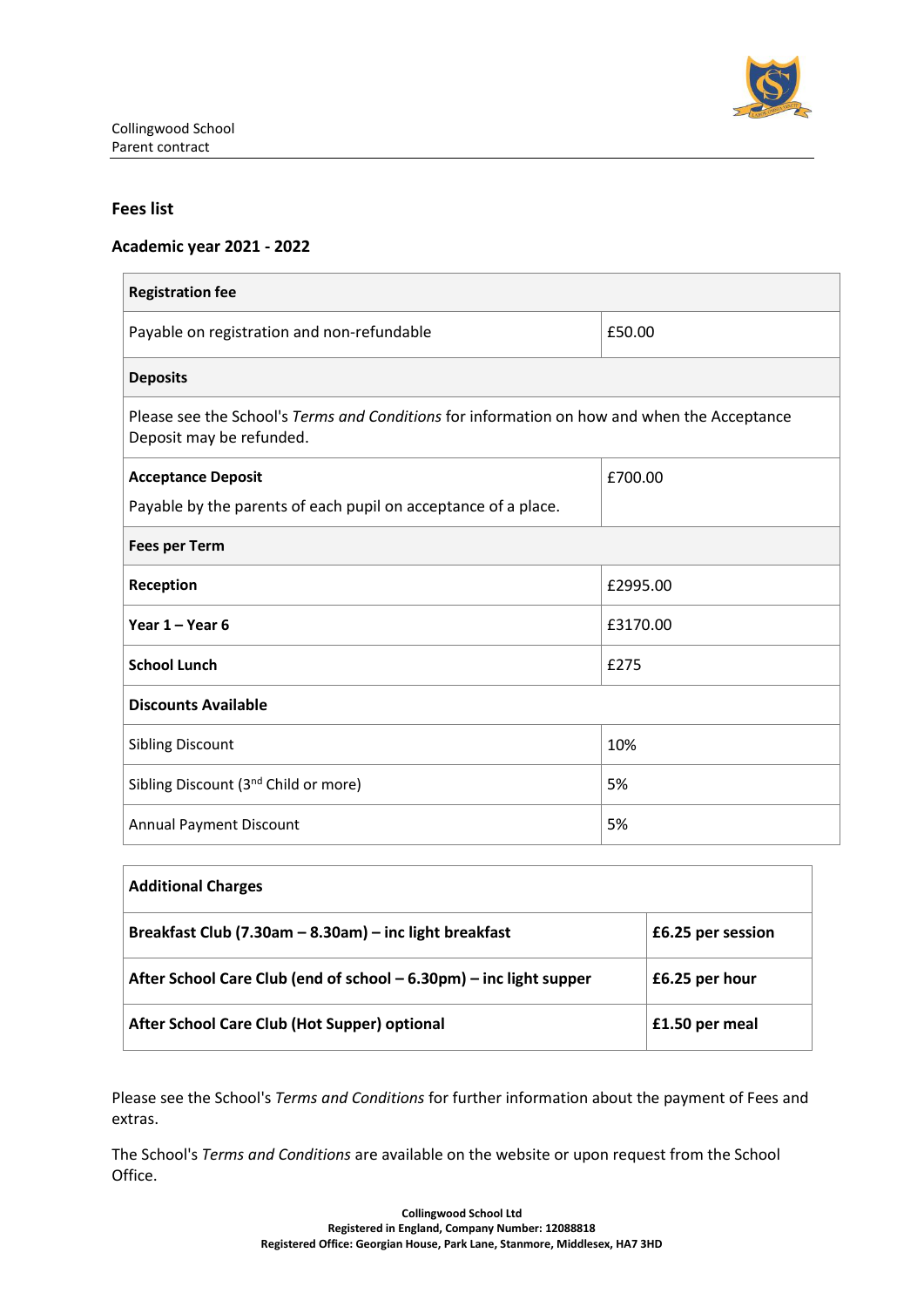

#### **Registration form**

#### **Request for a place on the waiting list**

Please complete this form in as much detail as possible. We need this information to be able to process your application for a place for your child.

Information which is mandatory for you to provide is indicated below by a \*.

If you do not complete the mandatory sections in full this may jeopardise or delay your application.

| <b>Your child</b>                                                |      |     |        |    |  |
|------------------------------------------------------------------|------|-----|--------|----|--|
| Surname of your child*                                           |      |     |        |    |  |
| First names* (underline preferred name)                          |      |     |        |    |  |
| Gender*                                                          | Male |     | Female |    |  |
| Date of birth*                                                   |      |     |        |    |  |
| Nationality*                                                     |      |     |        |    |  |
| Have you registered your child's name at any other<br>school(s)? |      | Yes |        | No |  |
| If you answered Yes, please which school(s)                      |      |     |        |    |  |
|                                                                  |      |     |        |    |  |
|                                                                  |      |     |        |    |  |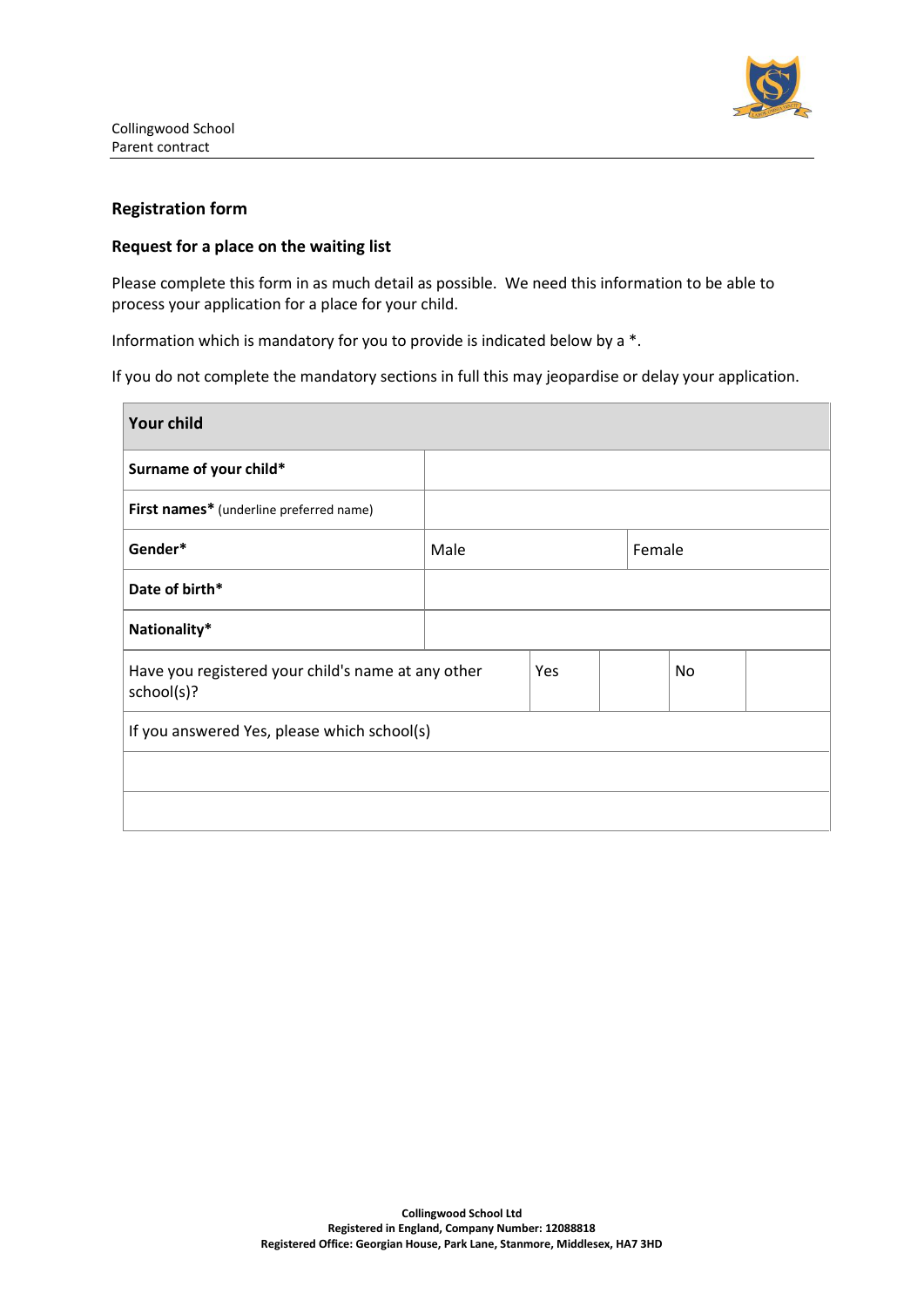

| <b>First signatory</b>                         |      |               |             |
|------------------------------------------------|------|---------------|-------------|
| Title* (e.g. Mr, Mrs, Ms)                      |      |               |             |
| Full name*                                     |      |               |             |
| <b>Contact telephone</b><br>number*            | Home | <b>Mobile</b> | <b>Work</b> |
|                                                |      |               |             |
| Email address*                                 |      |               |             |
| Address*<br>(including postcode)               |      |               |             |
| Occupation                                     |      |               |             |
| <b>Employer's business</b><br>name and address |      |               |             |
| <b>Second signatory</b>                        |      |               |             |
| Title* (e.g. Mr, Mrs, Ms)                      |      |               |             |
| Full name*                                     |      |               |             |
| <b>Contact telephone</b><br>number*            | Home | <b>Mobile</b> | <b>Work</b> |
|                                                |      |               |             |
| Email address*                                 |      |               |             |
| Address*<br>(including postcode)               |      |               |             |
| Occupation                                     |      |               |             |
| <b>Employer's business</b><br>name and address |      |               |             |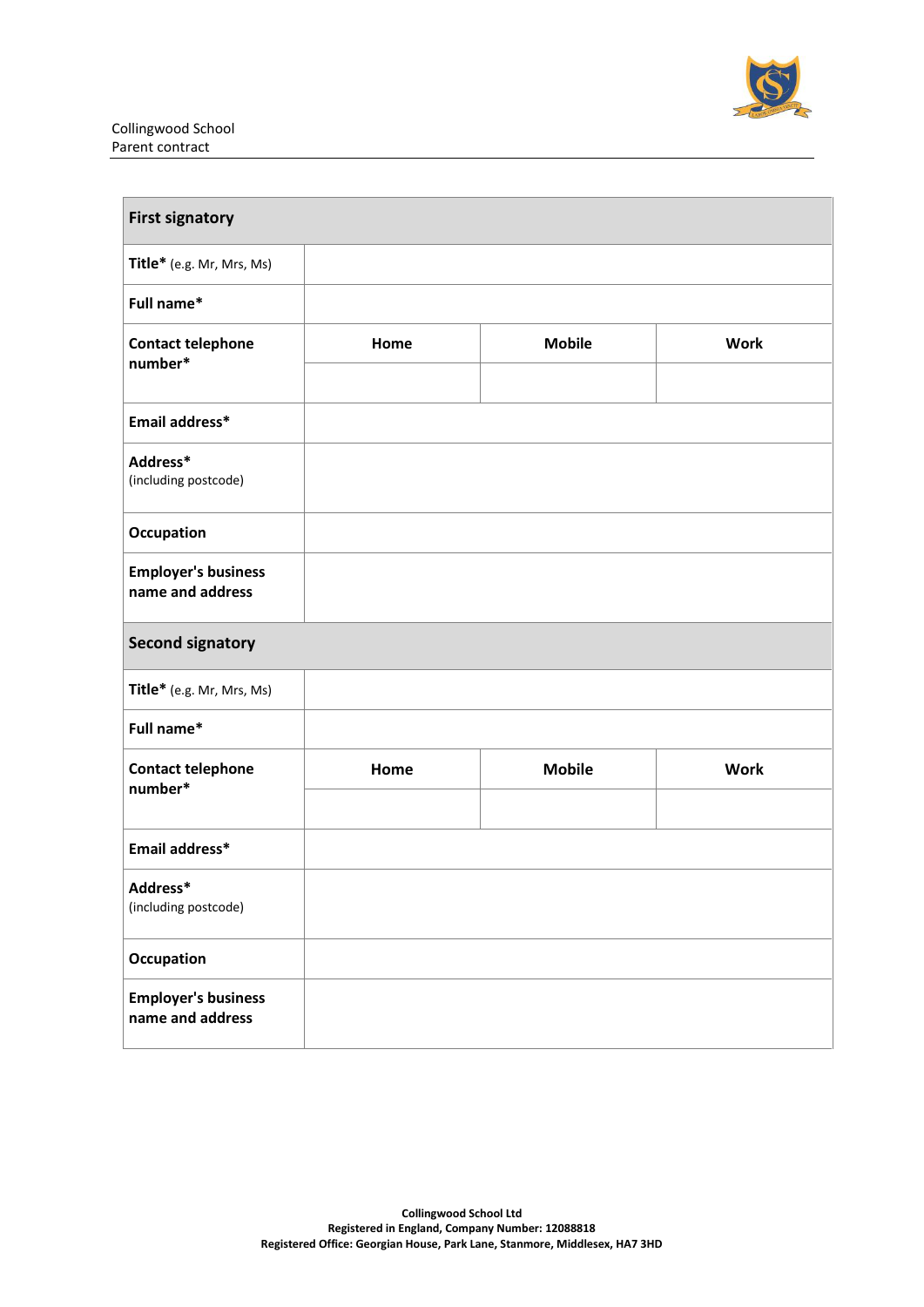

#### **Other people with parental responsibility\***

Please provide the name(s) and current address(es) of any other person with parental responsibility (i.e. legal responsibility) for the above-named child. This may be a legal guardian or step-parent and their consent to the child attending the School will be required if an offer of a place is made.

**Title**

| <b>Full name</b>                       |  |
|----------------------------------------|--|
| <b>Relationship to child</b>           |  |
| <b>Address</b><br>(including postcode) |  |

#### **Third Party Payments**

If someone other than the first and second signatories is to pay the School fees for your child, please provide details below:

| <b>Title</b>                                      |                                                                                                                                                            |                                    |                        |                         |  |               |
|---------------------------------------------------|------------------------------------------------------------------------------------------------------------------------------------------------------------|------------------------------------|------------------------|-------------------------|--|---------------|
|                                                   | <b>Full name</b>                                                                                                                                           |                                    |                        |                         |  |               |
|                                                   | <b>Relationship to child</b>                                                                                                                               |                                    |                        |                         |  |               |
|                                                   | <b>Address</b><br>(including postcode)                                                                                                                     |                                    |                        |                         |  |               |
| <b>Connections with the School</b>                |                                                                                                                                                            |                                    |                        |                         |  |               |
|                                                   | Please mention here the names of any other members of the family attending the School or registered for entry; or any<br>other connection with the School. |                                    |                        |                         |  |               |
|                                                   | <b>Surname</b>                                                                                                                                             | Date of Birth<br><b>First name</b> |                        |                         |  |               |
|                                                   |                                                                                                                                                            |                                    |                        |                         |  |               |
|                                                   |                                                                                                                                                            |                                    |                        |                         |  |               |
| Please indicate how you first heard of the School |                                                                                                                                                            |                                    |                        |                         |  |               |
|                                                   | Local reputation                                                                                                                                           |                                    | Present school         | Website                 |  | Advertisement |
|                                                   | Recommendation                                                                                                                                             |                                    | Previous<br>Connection | Other (please<br>state) |  |               |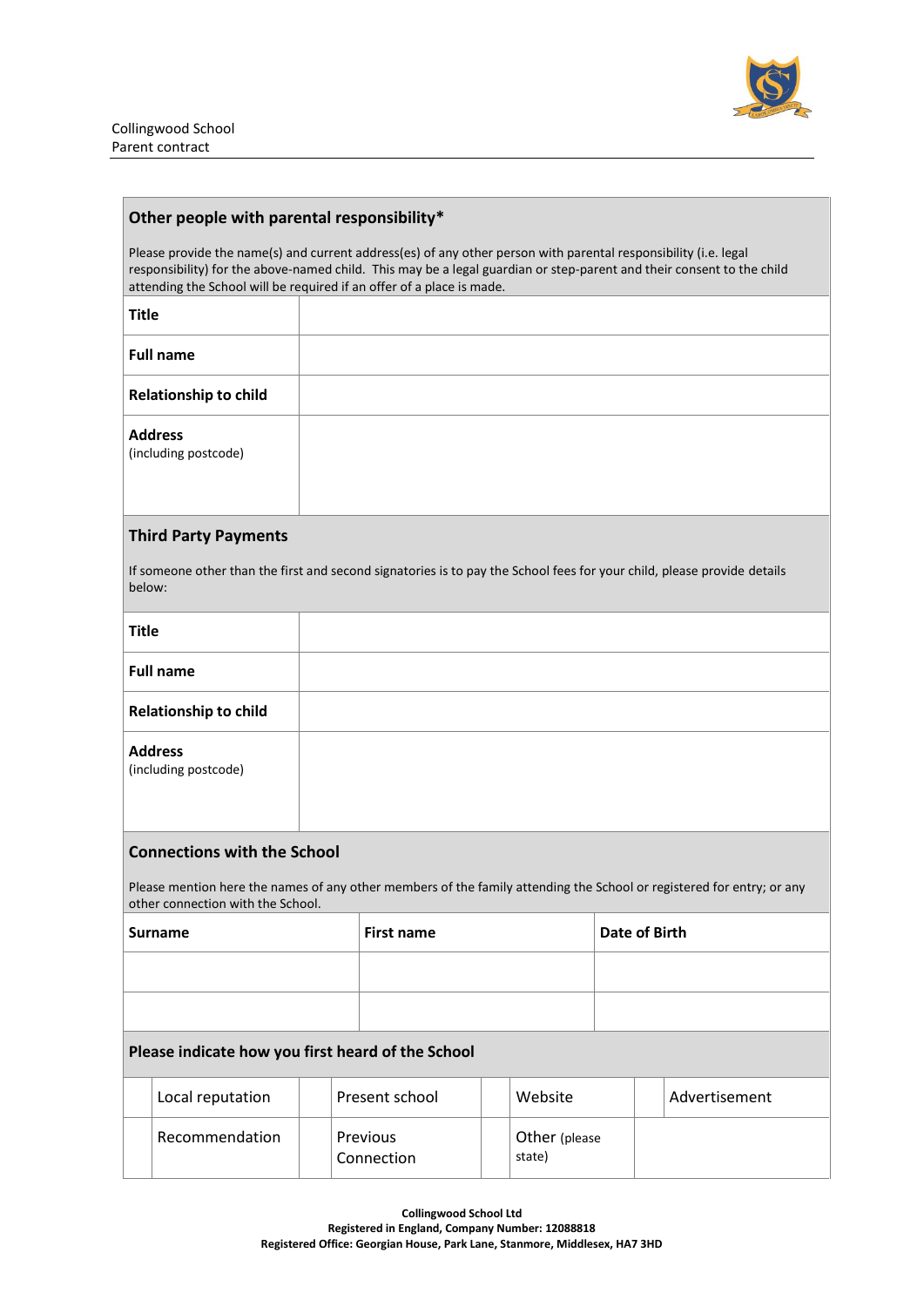

| Please state the name and address of the present school (with dates of attendance)                                                                                             |  |  |  |  |
|--------------------------------------------------------------------------------------------------------------------------------------------------------------------------------|--|--|--|--|
| Name and address of<br>school*                                                                                                                                                 |  |  |  |  |
| Dates of attendance*                                                                                                                                                           |  |  |  |  |
| Name of Head*                                                                                                                                                                  |  |  |  |  |
| Please outline any of your child's artistic, dramatic, musical or sporting skills or experience<br>(if applicable)                                                             |  |  |  |  |
|                                                                                                                                                                                |  |  |  |  |
|                                                                                                                                                                                |  |  |  |  |
| Please give an outline of your child's other hobbies or interests (if applicable)                                                                                              |  |  |  |  |
|                                                                                                                                                                                |  |  |  |  |
|                                                                                                                                                                                |  |  |  |  |
|                                                                                                                                                                                |  |  |  |  |
| Please complete the attached Confidential Information Form, if applicable, in order to assist us<br>with making any special arrangements which are required for School visits. |  |  |  |  |

#### **Notes**

Early registration is recommended. Registrations will be considered in the order they are received. Offers of places are subject to availability and the admission requirements of the School at the time offers are made. A copy of the School's *Terms and Conditions* are available on the website.

#### **How we will use the information provided in this form**

This information will be used by the School during the admissions process in order to manage and assess your application and your child's suitability for a place at the School.

For example:

- a) we may contact your child's current or previous school to ask for a reference;
- b) we may ask for information about other schools to which you are applying because they may hold their entrance exam on the same day as ours;
- c) we may contact other people with parental responsibility to check that they consent to your child joining the School;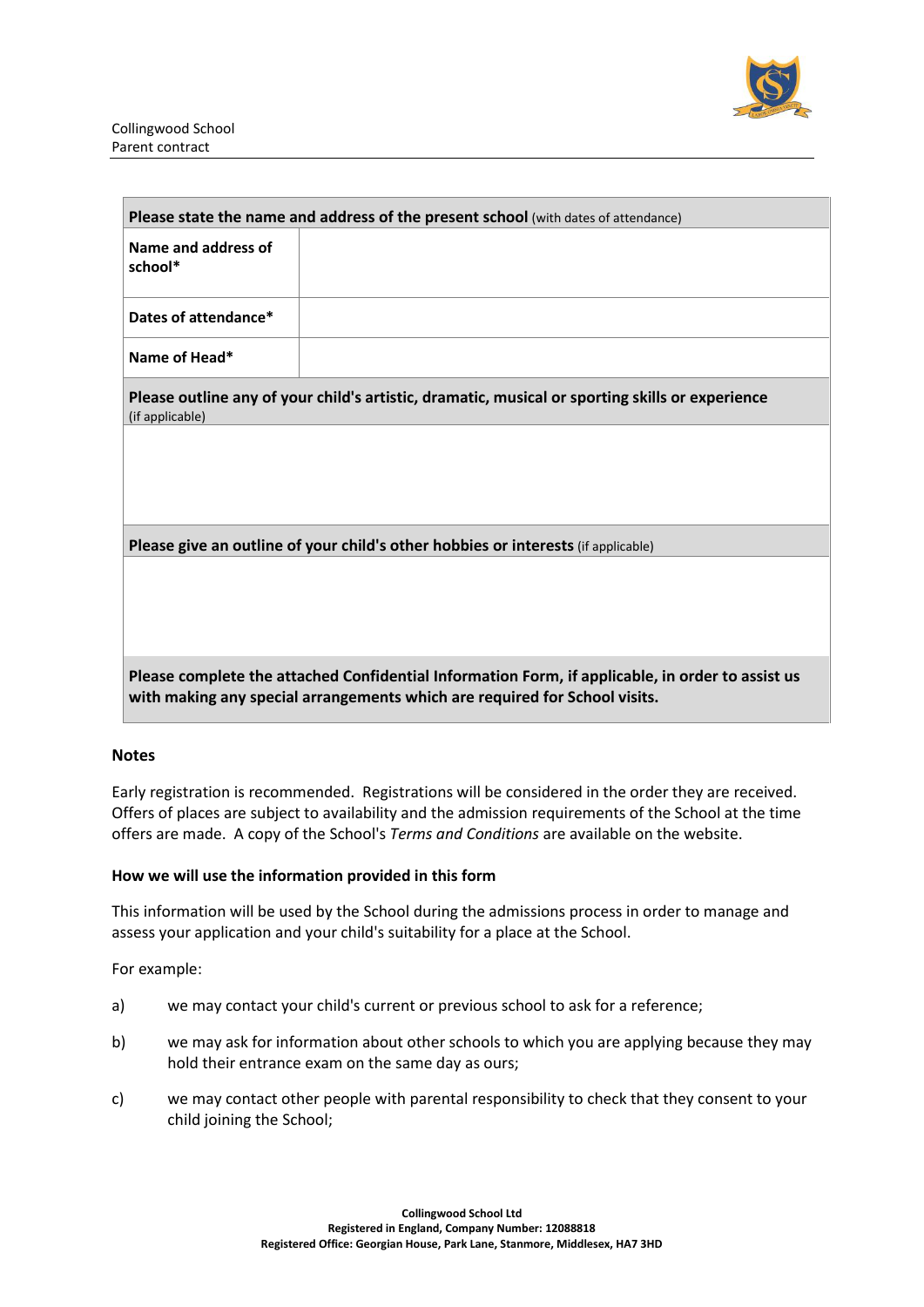

- d) the Confidential Information Form will be used to ensure that we have made any reasonable adjustments / suitable arrangements for your child when they visit the School or during any entrance assessments and subsequently if they are offered a place;
- e) we may share your information with credit reference agencies

If your child is not offered a place, or if you do not accept the offer of a place, we will only retain this information for as long as we need to. Unless there are exceptional circumstances, information is kept for a year after the end of the admissions process. For more information about how the School will use your information, and your child's information, please see our privacy notice, which is published on the School's website: www.collingwoodschool.org.uk.

#### **Declaration**

I / We request that our child named above is registered as a prospective pupil.

I / We have paid by bank transfer \* / credit card \* / debit card \* the non-refundable Registration Fee of £50.00 before returning this completed Registration Form duly signed by me/us.

#### **Signatures**

|                                             | <b>First signatory</b> | <b>Second signatory</b> |
|---------------------------------------------|------------------------|-------------------------|
| Signature*                                  |                        |                         |
| Name in full*<br>(please include all names) |                        |                         |
| Relationship to child*                      |                        |                         |
| Date*                                       |                        |                         |

### **Bank Details**

Collingwood School Limited

Barclays

Sort Code: 20-71-06

Account: 23077187